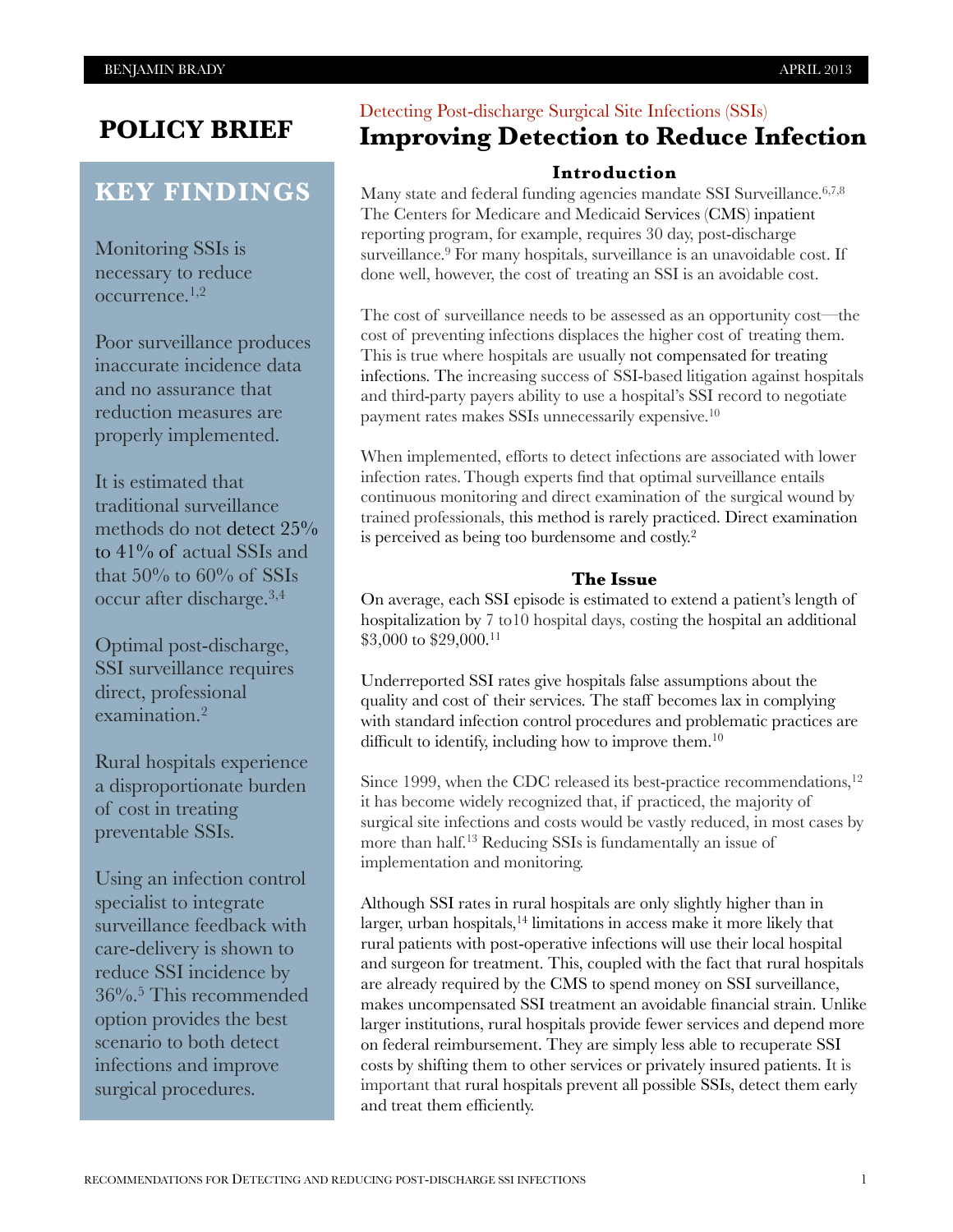# 3 Policy Options

|  |  | Impact on SSI Detection and Reduction |
|--|--|---------------------------------------|
|--|--|---------------------------------------|

| $\mathbf{1}$   | Hospital administrators planning<br>SSI interventions can use national<br>or case-study estimates to decide<br>how best to manage their<br>institution's SSI burden.                                                                                                                                                                                                                                                                                                                                                                                                    | In the United States, the CDC estimates that $3\%$ to $5\%$ of surgeries<br>result in infection. It is recognized, however, that these numbers are<br>incomplete; they miss post-discharge infections. <sup>3</sup> Studies that include<br>post-discharge SSI incidence generally report higher rates: 4.1%, <sup>15</sup><br>5.2%, $^{16}$ and 6.34%. <sup>17</sup>                                                                                                                                                                                                                                                                                                                                                                                                                                                                                                                                                                                                         |
|----------------|-------------------------------------------------------------------------------------------------------------------------------------------------------------------------------------------------------------------------------------------------------------------------------------------------------------------------------------------------------------------------------------------------------------------------------------------------------------------------------------------------------------------------------------------------------------------------|-------------------------------------------------------------------------------------------------------------------------------------------------------------------------------------------------------------------------------------------------------------------------------------------------------------------------------------------------------------------------------------------------------------------------------------------------------------------------------------------------------------------------------------------------------------------------------------------------------------------------------------------------------------------------------------------------------------------------------------------------------------------------------------------------------------------------------------------------------------------------------------------------------------------------------------------------------------------------------|
| $\overline{2}$ | Administrators may adopt low cost<br>surveillance methods to improve<br>detection. Studies suggest that in<br>the absence of personnel to<br>perform direct examinations,<br>several low-cost and time efficient<br>options exist. These options may be<br>used singularly or in any<br>combination with each other.                                                                                                                                                                                                                                                    | Require surgeons to make a pre-discharge inspection of the surgical<br>1.<br>site wound. This simple, single step is found to capture 31% of SSI<br>cases. <sup>2</sup><br>2.<br>Surgeons may complete end of the month surveys to report<br>whether any of their post-discharged patients returned for<br>infection-related treatment. Except for procedures involving<br>implementations, a 30-day window is sufficient. This step involves<br>about 4 hours of work per month and results in a four-fold increase<br>in detection. <sup>10</sup><br>3.<br>Automated surveillance using procedure-specific algorithms may be<br>used to sort patient records for antibiotic dispensing and diagnosis<br>codes. These techniques are shown to be sensitive to 99% of post-<br>discharge infections. <sup>1</sup>                                                                                                                                                             |
| 3              | Employ an infection control (IC)<br>practitioner or a registered nurse<br>trained in IC. Working within the<br>surgical unit, IC staff are able to<br>integrate surveillance data with<br>feedback to surgical teams. This<br>integration is shown to produce a<br>30% reduction in SSI incidence. <sup>18</sup><br>Even more, when CDC guidelines<br>are practiced, <sup>12</sup> SSI rates fall to .5%<br>to $2\%$ , depending upon the surgery<br>and type of wound contamination.<br>Costs from treating SSIs can be<br>reduced by $50\%$ to $80\%$ . <sup>13</sup> | When examining surgical wounds directly, IC professionals are shown<br>to identify twice as many SSIs as surgeons. <sup>2</sup> An IC professional may<br>also help a surgical unit to integrate multiple elements of care that,<br>when practiced together, meet additional best-practice<br>recommendations. They include:<br>Ensure adherence to the WHO's Surgical Safety Checklist. The<br>1.<br>checklist is shown to reduce surgery related mortality by 47%. <sup>19</sup><br>Yield accurate SSI detection records.<br>2.<br>3.<br>Create a discharge plan and bundle care. Shown to reduce SSIs by<br>$36\%$ . <sup>5</sup><br>Identify infections early. Teach patients how to self-assess signs of<br>4.<br>wound infection and what to do if signs appear, including seeing<br>the infection specialist directly to verify wound status.<br>Function as a liaison, coordinating the surgical unit, customer<br>5.<br>service and quality improvement departments. |

#### **Recommendation**

The third policy option provides the best opportunity to improve the quality of surgical care while lowering costs.

By combining surveillance with care-delivery, an IC professional can collect more accurate surveillance data while providing high quality care. An IC professional or IC team can use this data to guide an improvement evaluation, correct lapses in service delivery protocols, and fulfill necessary responsibilities within the surgical unit.

The costs of implementing a trained, IC professional must be considered in light of his/her potential to reduce otherwise deferred costs of treating preventable infections. Annual salaries for an IC nurses in the U.S. average \$75k.20 A study that tested using an IC trained nurse found that for every dollar spent on an IC professional who prevented an infection, \$4.75 was saved from treatment.5 This figure does not include the benefits an IC professional can provide in improving patients' quality of recovery or developing the hospital's reputation for quality.